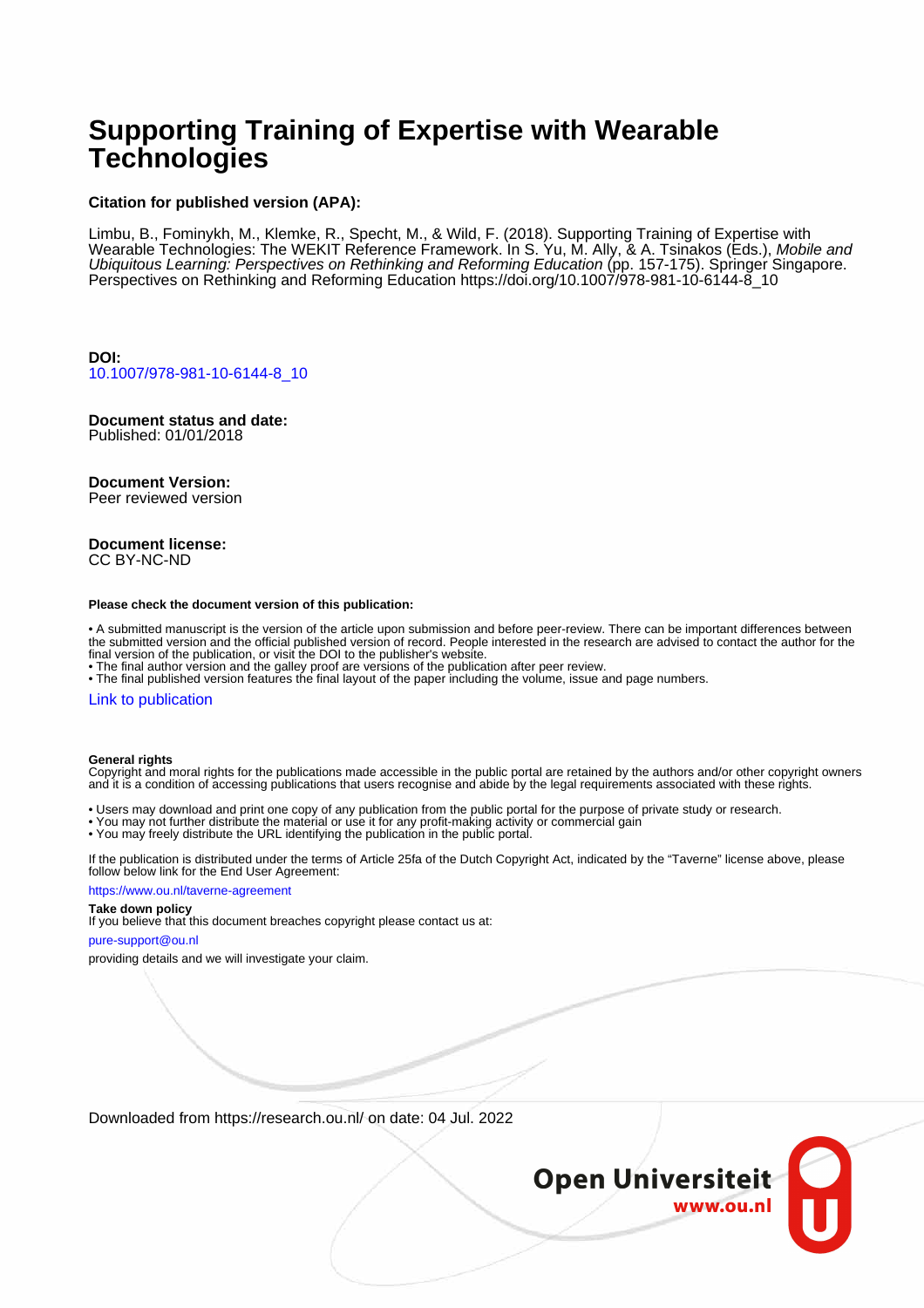## **Supporting Training of Expertise with Wearable Technologies: The WEKIT Reference Framework**

Bibeg Limbu<sup>a</sup>, Mikhail Fominykh<sup>b</sup>, Roland Klemke<sup>a</sup>, Marcus Specht<sup>a</sup>, Fridolin Wild<sup>c</sup>

<sup>a</sup> Open University of Netherlands, Netherlands <sup>b</sup> Europlan UK Ltd, London, UK <sup>c</sup> Oxford Brookes University, UK

Abstract. In this chapter, we present a conceptual reference framework for designing augmented reality applications for supporting training. The framework leverages the capabilities of modern augmented reality and wearable technology for capturing the expert's performance in order to train expertise. It has been designed in the context of WEKIT project which intends to deliver a novel technological platform for industrial training. The framework identifies the state-of-art augmented reality training methods which we term as "transfer mechanism" from an extensive literature review. Transfer mechanisms exploit the educational affordances of augmented reality and wearable technology to capture the expert performance and train the novice. The framework itself is based upon Merrienboer's 4CID model which is suitable for training complex skills. The 4CID model encapsulates major elements of apprenticeship models which is a primary method of training in industries. The framework itself complements the 4CID model with expert performance data captured with help of wearable technology which is then, exploited in the model to provide a novel training approach for efficiently and effectively master the skills required. In this chapter, we will give a brief overview of our current progress in developing this framework.

**Bibeg limbu**: Bibeg limbu is currently a PhD student at Open University of Netherlands. He received his Master in Educational Technology from University of Saarland, Germany. He's a games, multimedia and instructional designer by education and is interested in researching expertise, Augmented Reality and Wearable Technology.

**Mikhail Fominykh**: Mikhail Fominykh is an enthusiast, researcher, developer, and project manager in the field of Technology-Enhanced Learning. He currently is an associate professor at Molde University College (Norway), an adjunct professor at the Volga State University of Technology (Russia), and a project manager at Europlan-UK ltd (United Kingdom). In 2015, he started and coordinated a successful Horizon 2020 grant proposal which is now the WEKIT research project, developing training with augmented reality. Mikhail obtained his PhD at the Department of Computer and Information Science at the Norwegian University of Science and Technology, and later did a postdoc at the Program for Learning with ICT at the same university. He has experience in the area of technology-enhanced learning from working on several national and international R&D projects, developing successful grant proposals, developing educational simulators, courses, training programs, and their technological support. He published in several journals and books, and presented research findings at over 50 academic conferences.

**Roland Klemke**: Prof. Dr. Roland Klemke is researcher at the Welten Institute of the Open University of the Netherlands. He leads national and international research projects in the TEL field. Research topics include serious gaming, mobile learning, augmented reality, open architectures, emerging standards, web-based collaboration, and collaborative content production. He is experienced in the fields of software development, elearning, knowledge management, mobile solutions and web based systems. He also works as professor for game design at MD.H. Additionally he is CEO of Humance AG, coordinating research and development activities. Until 2002 he contributed as scientist at Fraunhofer Gesellschaft to national and international research projects. He received his degree in Computer Science in 1997 from University of Kaiserslautern and a doctoral degree from RWTH Aachen in 2002. Roland is a fellow of the Interuniversity Center for Educational Sciences (ICO) and the Dutch research school information and knowledge systems (SIKS). He has more than 30 peerreviewed journal publications and conference papers in the TEL field.

**Marcus Specht**: Prof. Dr. Marcus Specht is Professor for Advanced Learning Technologies at Welten Institute (Research Center for Learning, Teaching and Technology) at the Open University of the Netherlands and director of the Learning Innovation Labs. He received his Diploma in Psychology in 1995 and a Dissertation from the University of Trier in 1998 on adaptive information technology. From 2001 he headed the department "Mobile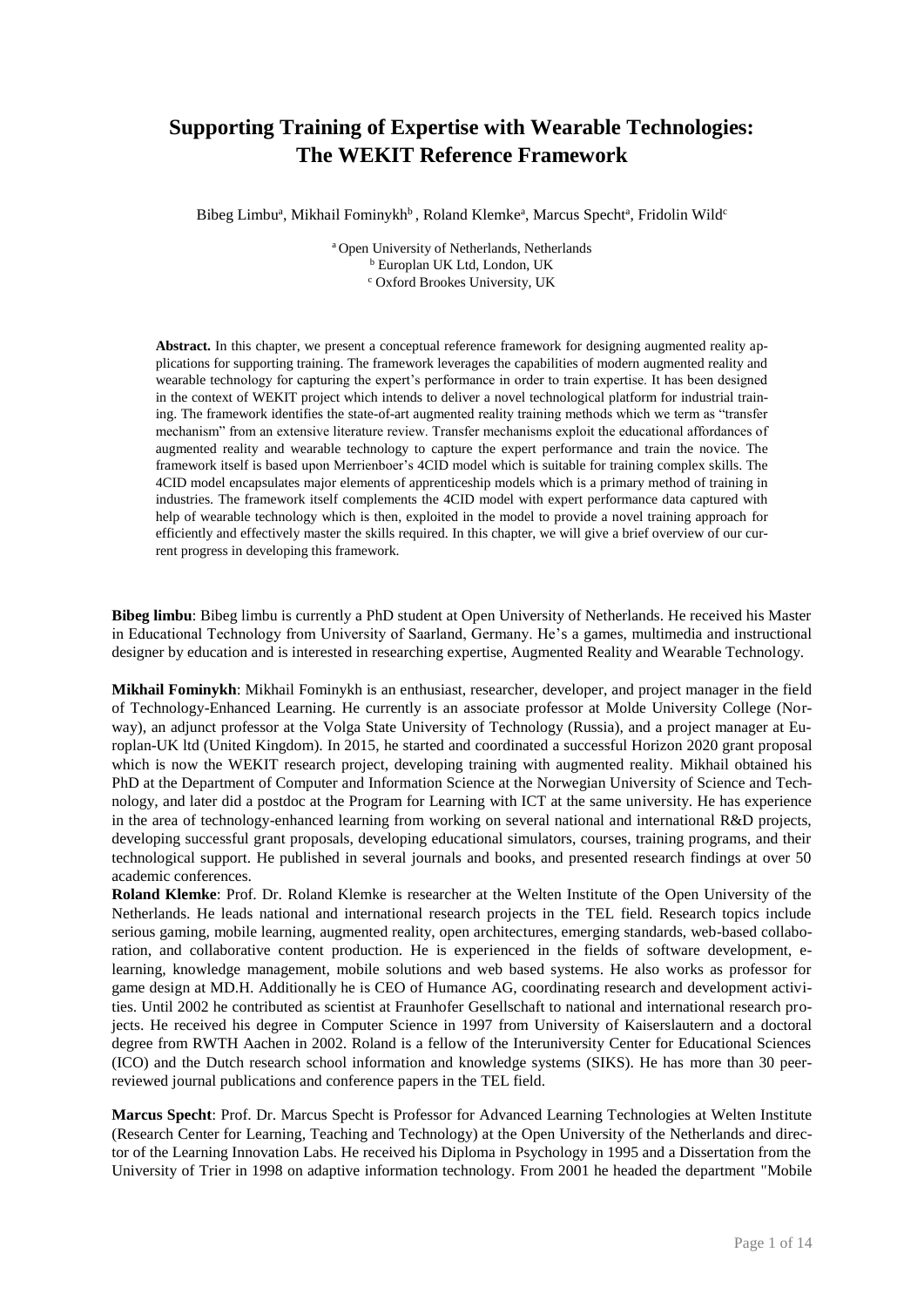Knowledge" at the Fraunhofer Institute for Applied Information Technology (FIT). His research focus is on Mobile and Contextualized Learning Technologies and Social and Immersive Media for Learning. Prof. Specht is an Apple Distinguished Educator and since 2013 President of the International Association of Mobile Learning.

**Fridolin Wild:** Dr Fridolin Wild is a Senior Research Fellow, leading the Performance Augmentation Lab (PAL) of Oxford Brookes University, located in the Department of Computing and Communications Technologies. With the research and development of the lab, Fridolin seeks to close the dissociative gap between abstract knowledge and its practical application, researching radically new forms of linking directly from knowing something 'in principle' to applying that knowledge 'in practice' and speeding its refinement and integration into polished performance. Fridolin is and has been leading numerous EU, European Space Agency, and nationally funded research projects, including WEKIT, TCBL, ARPASS, Tellme, TELmap, cRunch, Stellar, Role, LTfLL, iCamp, and Prolearn. Fridolin is the voted treasurer of the European Association of Technology Enhanced Learning (EATEL) and leads its Special Interest Group on Wearable-Enhanced Learning (SIG WELL). He chairs the working group on Augmented Reality Learning Experience Models (ARLEM) of the IEEE Standards Association as well as the Natural Language Processing task view of the Comprehensive R Archive Network (CRAN).

### **1 Introduction**

 $\overline{a}$ 

"In 2016, keeping the skills of your workforce up to date in this fast-changing world will be more important than ever. Harnessing this peer to peer learning can be an efficient and cost effective way of increasing skills, and the knowledge transferred is likely to be relevant because it is delivered by people who understand your organization's culture." (Matassa & Morreale, 2016)

In a 2016 PwC global survey of more than 1,000 CEOs from all major industries, 61 percent of global chief executives and 78 percent of U.S. respondents said that they were somewhat or very concerned about the speed of technological change in their industry. This creates a challenge for the companies to keep the work force up to date with the new knowledge and skills that are ever increasing. Additionally, the experienced employee retires or leaves the company taking along the vast experience that he/she has accumulated overtime. They are then replaced by the new inexperienced employee who needs to be trained, which requires time and investment.

WEKIT<sup>1</sup> [\(http://wekit.eu/\)](http://wekit.eu/) which stands for: (Wearable Experience for Knowledge Intensive Training), is a European project supported under Horizon 2020 to develop and test within three years a novel way of industrial training enabled by smart Wearable Technology. In WEKIT, thirteen partners representing academia and industry from six countries in Europe are striving actively to meet the highest degree of standards in the delivery. WEKIT is making significant progress towards meeting the demands of industries by exploring and implementing the best of pedagogical and technological opportunities.

The framework identifies two-fold approaches to address the above mentioned industrial issue. 1.) To capture the expert's performance by means of Wearable Technology (WT) and sensors 2.) To foster efficient training with the help of expert's performance data using Augmented Reality (AR) and WT. Capturing expert's performance should take into consideration what methodologies may be used to capture certain aspects of the expert in a meaningful manner such that they are useful and shareable to the new trainees. Using AR and WT, the trainees can "wear" the expert's performance and track the differences between their own performance and that of an expert. Therefore, the framework posits great potential for efficient training of skills with the help of captured expert's performance to provide new novel approaches to technology assisted apprenticeship.

### **2 Concept space: supporting training of expertise with wearable technologies**

Expertise may be defined as the knowledge and skills behind an expert performance. In Ericsson & Smith (1991), expert performance is defined as consistently superior performance on a specified set of representative tasks for the domain that can be administered to any subject. Representative tasks are structured and managed drills where essential attributes of expert performance naturally occur because of which the consistency of the performance can be replicated and measured. In Ericsson (2006), representative tasks are suggested as an appropriate methodology to correctly evaluate an expert performance under standardized conditions in a controlled setting, such as a laboratory. Also, representative tasks engage the same set of knowledge and skills that are

<sup>&</sup>lt;sup>1</sup> Wearable Experience for Knowledge Intensive Training: Project No 687669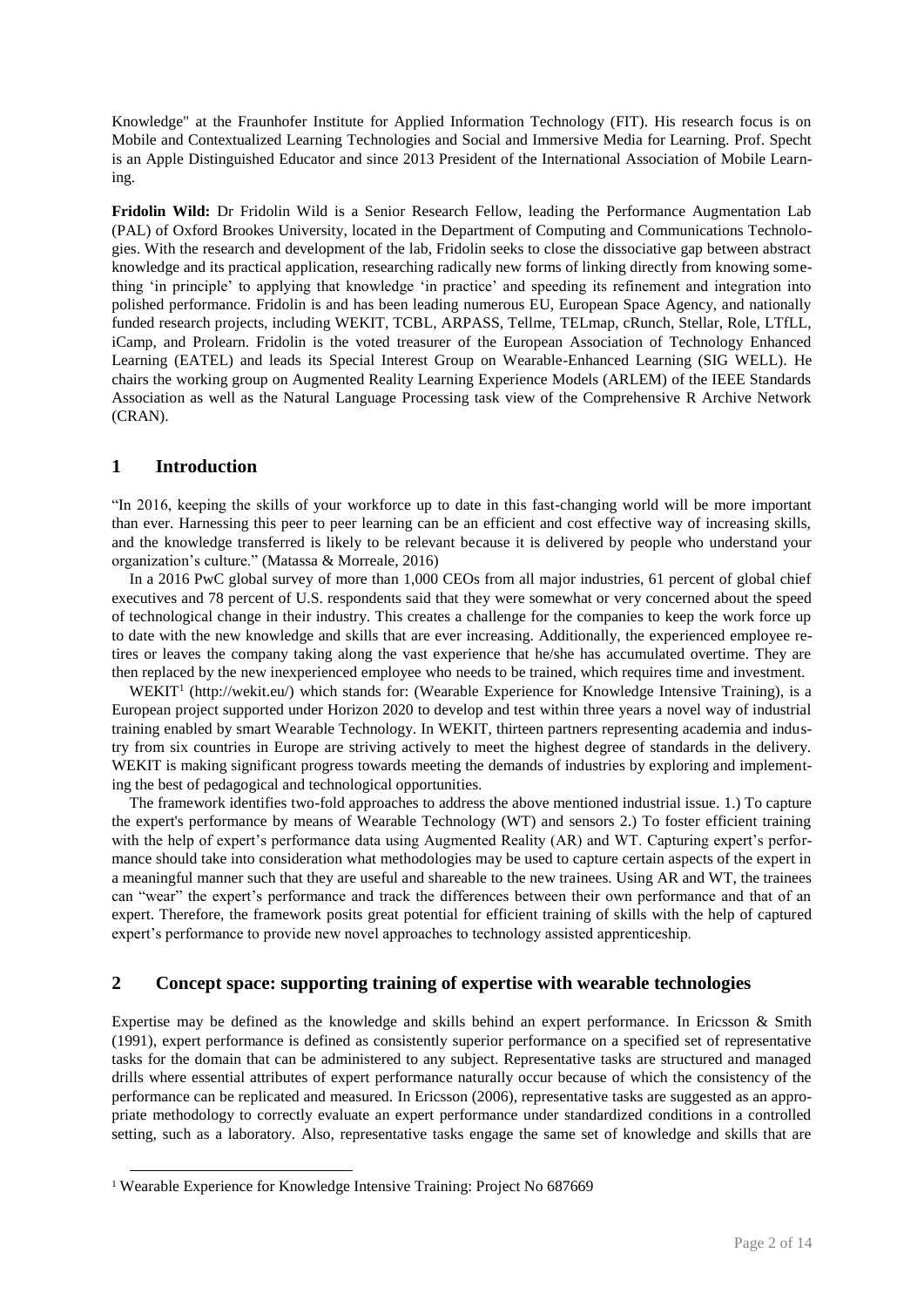used in real world tasks within a domain ensuring that the expert performance is accurately captured. When the expert performance can be reliably reproduced in a test situation such as the representative task, this performance can then be analyzed to assess its mediating acquisition mechanisms.

The basic underlying of attaining expertise is to collect experience. However, the notion of expertise based on the length of experience in a domain (over ten years), which assumed that the novice progressed orderly to an expert under instruction, training and experience (Hoffman, 2014), has been observed to be only partially true. The length of experience has been frequently found to be a weak correlate of job performance beyond the first two years (McDaniel, Schmidt, & Hunter, 1988). Most novices make large gains at the beginning but fail to push further. Only individuals that indulge in deliberate practice achieve the superior expertise (Ericsson, 2006). The notion of deliberate practice dictates that simply executing the skill repeatedly does not account for improved performance. In order to develop expertise, the executions of skills should be aimed at improvement of that particular skill by collecting new experience in every execution.

In Ericsson (2006), Ericson stressed the importance of a mentor for deliberate practice, stating that the apprentice does not engage in deliberate practice spontaneously. An expert mentor would design practice sessions that improve the apprentice's performance gradually which complies with the definition of deliberate practice. By doing so, the mentor "shares" his experience to the apprentice in an explicit manner, ensuring that the apprentice achieves the desired level of performance efficiently. For example, Schulz & Curnow (1988) found that throughout the history of the Olympic Games, the best performance for all events has improved—in some cases by more than 50%. This is because the expert's knowledge and skills have been organized in such a way that facilitates efficient attainment of the expertise (Ericsson, 2006).

In conclusion, an expert is indispensable to the proper efficient training of the trainee. Therefore, the framework, taking the importance of expert into consideration, adapts two-fold approach of: (1). Capturing the expert performance (2). Supporting training with the help of expert performance.

### **3 Background**

Experience may be defined as the knowledge gained through involvement in or exposure to an event. In vocational trainings, the expert "shares his experience" by demonstrating and mentoring the trainee through hands-on experience rather than from written manuals or textbooks. However, Wagner & Sternberg (1990) stated that experience may be shared by sharing the environment in which the expert performed the task. Sharing environment involved sharing not only the workplace but also sharing the environmental stimulus perceived by the expert (Sternberg, 2000). Therefore, in order to share the experience, the expert must not only demonstrate his performance and mentor the trainee but should also be able to share the environmental stimulus. AR and WT have the huge potential to capture and support the re-enactment of the expert's performance and the environment in which he/she performs. The framework leverages on this potential of the technology to envision new training approaches by sharing experience of the expert to the trainee. In the following, we provide review of AR & WT training approaches based on the frameworks two-fold approach.

#### **3.1 Capture of Expert Performance**

Numerous studies have presented the potential of sensor-based technology and WT (Schneider, Börner, van Rosmalen, & Specht, 2015) for learning. Similarly, Bower & Sturman (2015) also did a review on affordances of WT and observed that the WT posit new possibilities for supporting trainings. Sensor-based technologies and WT measure the expert's interaction with the physical environment in which he/she demonstrates, enabling the capture of the expert performance. The framework uses the approach defined by Collins (1991) who emphasized two important kinds of performance capture: 1.) Capturing of the expert performance and 2.) Capturing of the process in the world. Capturing of the expert performance includes making the cognitive process of the expert explicit to the apprentice while capturing the process involves making invisible aspects of the task visible. Such an approach would incorporate capturing the physical environment, the expert's interaction with it and the cognitive processes, capturing the essence of a complete process.

However, experts are scarce and becoming an expert is a difficult and time-consuming endeavor. In addition to the shortage of experts in many domains, some expert struggles when it comes to teaching. In Feldon (2007), Feldon stated that an expert is unable to explain his/her superior performance because the amount of expertise inhibits his/her explanation skills. This is because an expert typically has more knowledge than he/she can verbalize (Patterson, Pierce, Bell, & Klein, 2010), which impedes the capability of the expert as a teacher. In addition, an expert is unaware of the factors behind his/her superior performance. For example, an expert is able to notice features and meaningful patterns of information without conscious effort that are not noticed by an ap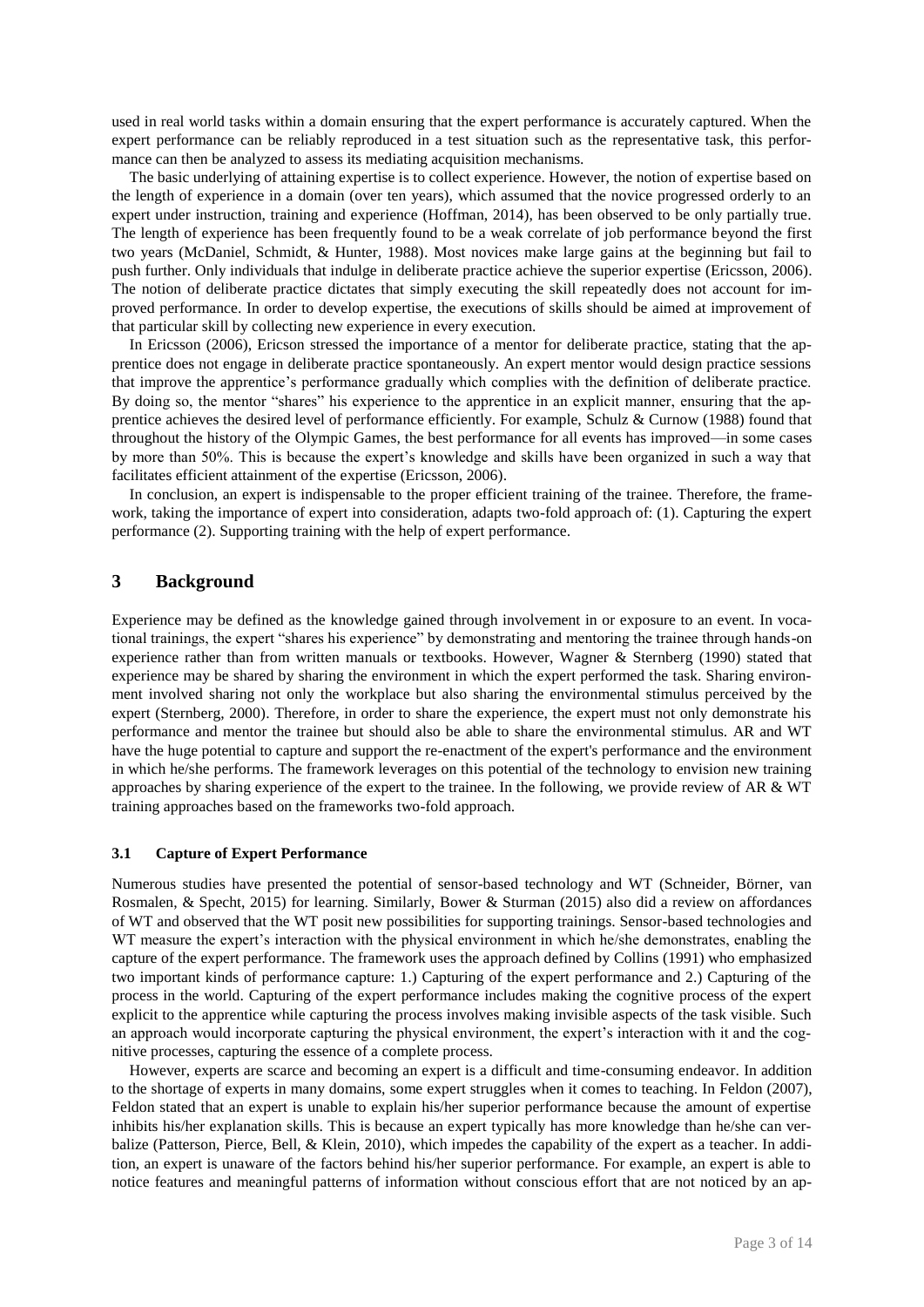prentice. Due to this, an expert tends to underestimate how difficult it can be for the apprentice (Hinds, 1999), and thus omits the information an apprentice would find valuable (Hinds, Patterson, & Pfeffer, 2001). Therefore, capturing expert performance at the right level of abstraction, while still retaining all relevant details is complex, even from the technological point of view (Fominykh, Wild, & Alvarez, 2015).

Conventional approaches, such as video recording, provide only limited points of view, significantly reducing the wealth of information available from direct experience. In contrary, WT provides a rich multimodal and multisensory medium for the capturing the expert performance as also a multi-perspective opportunity for training. For example, Kim, Aleven, & Dey, (2014) explored different physiological sensors and WT such as eye tracking, EEG sensors and heart rate concluding a strong possibility to use the physiological sensors to be able to record cognitive process. Many recent projects (see (Kowalewski et al., 2016),(Zhao et al., 2016)) have used WT to explicitly capture expert's performance based on physical attributes such as motor movements to provide guidance and feedback to the trainee using AR. AR complements WT by providing a rich multimodal and multisensory medium for the apprentice to wear the expert performance and collect rich experience from the perspective of the expert. In the following, we elaborate on AR as a suitable platform to train expertise with use of expert's performance data.

#### **3.2 Training of Expertise by Expert Performance**

In Bacca et al. (2014), a review on affordances of AR, it was suggested that AR along with sensors posit a rich versatile educational potential for training skills. In addition, several studies suggest that technical skills acquired in virtual simulators transfer well into real world and improve performance in areas such as laparoscopic surgery (Haug, Rozenblit, & Buchenrieder, 2014) and anesthesia (Naik et al., 2001). Although the idea to use AR and WT for Training dates back to the early 1990's (Caudell & Mizell, 1992), only a handful of projects have made it successfully into industry. With the technology, still new and major works such as STARMATE & ARVIKA (Friedrich, 2002) focusing on technical aspects, the educational potential of the AR and WT remains unexplored. Now, The WEKIT reference framework aims to exploit the affordances of AR and WT for supporting the pedagogic training approaches to extract the educational potential of the technology.

Zhou, Dun, & Billinghurst (2008) defined the implementation of AR in terms of three main characteristics:  $(1)$  The combination of physical and virtual elements  $(2)$  interactive in real time and  $(3)$  are registered in three dimensional spaces. For the AR to truly fulfill these requirements it must be equipped with sensors and WT to measure and analyze the data from physical environment. Therefore, AR and WT have the potential to create a truly immersive platform which places the trainee in real world context engaging all of his/her senses. Bjork & Holopainen (2004) stated that an immersive environment creates perceptual and cognitive immersion by stimulating the sensory organs directly with relevant stimuli and cognitive content. Therefore, AR and WT have the potential to amplify perceptual stimuli based on the captured expert performance to enhance the trainee perceptions which will allow the apprentice to create new experience similar to the expert's experience.

### **4 The WEKIT Reference Framework**

Most industrial tasks are complex real world problems which are ill structured and require more than an algorithmic approach to be solved. Learning such complex task requires complex learning. Sarfo & Elen (2006) have emphasized the close relation between complex learning and deliberate practice. In order to practice deliberately, the apprentice needs to indulge in extremely targeted practice where new goals are met and learning path is constantly monitored and adapted (Ericsson et al., 1993). This concept is in close alignment with the principles of 4C/ID model (Neelen & Kirschner, 2016). Sarfo & Elen (2006) in their results indicated that the 4C/ID model promoted the development of technical expertise. Therefore, we built the framework upon the 4C/ID model based training methodology by using the captured expert performance to supplement the model, with the help of AR and WT to guide and provide feedback to the trainee. The training will be done in an authentic context with help of AR and WT while supporting the trainee with feedback and scaffolding.

The 4C/ID model is a holistic design model which deals with complex task, without losing sight of the separate elements and the interconnections between them (Van Merriënboer, Clark, & Croock, 2002). It is a nonlinear and systematic processing model for designing complex learning environment. Melo & Miranda (2014) investigated the effects of 4C/ID in teaching and concluded it to be effective for acquisition and transfer of knowledge. 4C/ID model consists of four components namely: 1). Learning task 2). Supportive information 3). Procedural information and 4). Part task practice.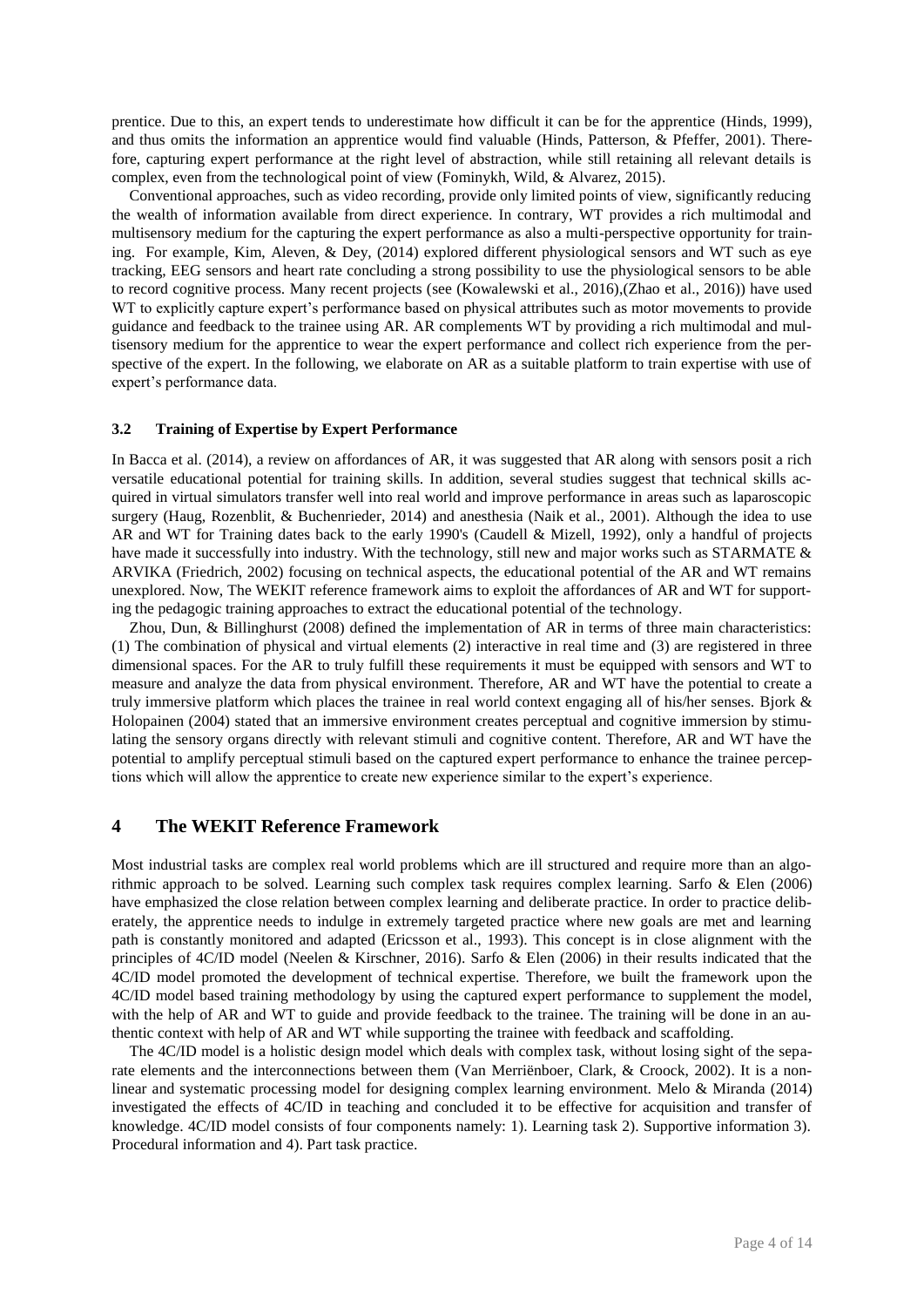- **1. Learning Task**: Learning Tasks are authentic, whole task experiences that are provided to the trainee in order to promote schema construction for non-recurrent aspects of the task. It also supports rule automation by compilation for recurrent aspects of the task. Instructional methods primarily adapt induction that emphasizes the importance of task modeling through mindful abstraction from the concrete experiences. Task modeling is the construction of cognitive schemata of the task by the trainee. For example, by first demonstrating examples of how a particular concept is used, the expert allows the trainee to come up with the correct solution using the cognitive schemata that he/she created while observing the expert performance.
- **2. Supportive information:** Supportive information is the information provided to support the learning and performance of non-recurrent aspects of learning tasks. Instructional methods for supportive information aim to elaborate the task model by establishing non-arbitrary relationships between new elements and what learners already know.
- **3. Just in Time information:** Just in time information is the prerequisite information to the learning and performance of recurrent aspects of learning tasks in a just in time fashion. Instructional methods primarily aim to embed procedural information in rules such as the condition action pairs.
- **4. Part-task Practice:** The last component of the 4CID model is the part task practice which recognizes that some parts of the task are automatic and recurrent. In order to develop the automation of the skill it is required that the learner practice the task repeatedly. Part-task Practice items are provided to learners in order to promote rule automation for selected recurrent aspects of the whole complex skill.

The 4C/ID model is acknowledged as an effective instructional design model for designing powerful training environments that facilitate the acquisition of integrated sets of knowledge and skills (Sarfo & Elen, 2006). Evidence about the effectiveness of training environments designed in line with specifications of the 4C/ID model for the acquisition of expertise in training contexts has been documented by Van Merriënboer & Paas (2003) and Merrill (2006). This framework aims to guide the design and development of training applications based on 4C/ID model and the expert in order to train expertise.

After an extensive review of different prototypes designed for training which were identified from the literature from major databases such as SpringerLink, ScienceDirect and SAGE, we identified and extracted instructional methods used by them. We use the term "Transfer Mechanisms" to describe the instructional strategies or methods that exploit AR and WT technology for training purposes. However, only those methods that support or embellish the expert-trainee relationships in a technological platform have been selected. After analyzing the Transfer mechanisms, we have further defined the transfer mechanisms to have 3 general characteristics which are portrayed in Table 1. Each transfer mechanism possesses attributes that answer questions such as what is the type of skill being trained. The other characteristics include requirements for recording such as hardware and software and requirements for enacting by the apprentice which may include

**Table 1.** Descriptors

|  | <b>Transfer Mechanism</b> |
|--|---------------------------|
|--|---------------------------|

**Attributes**

How can the features be described? What skills are being addressed?

#### **Requirements for recording**

How is the mechanism enabled during the recording? What types of sensors are required?

### **Requirements for enactment**

How is this feature enabled by/for the learner? Which conditions need to be me to allow this feature to be present? Which interaction means does the learner have? What type of sensor/display technology does the learner require?

Table-2 below provides the list of the transfer mechanisms that were identified from the review of studies that exploited AR for training of expertise. We have selected studies performed after 2010 to date to understand the state-of-art in AR and WT based expertise training.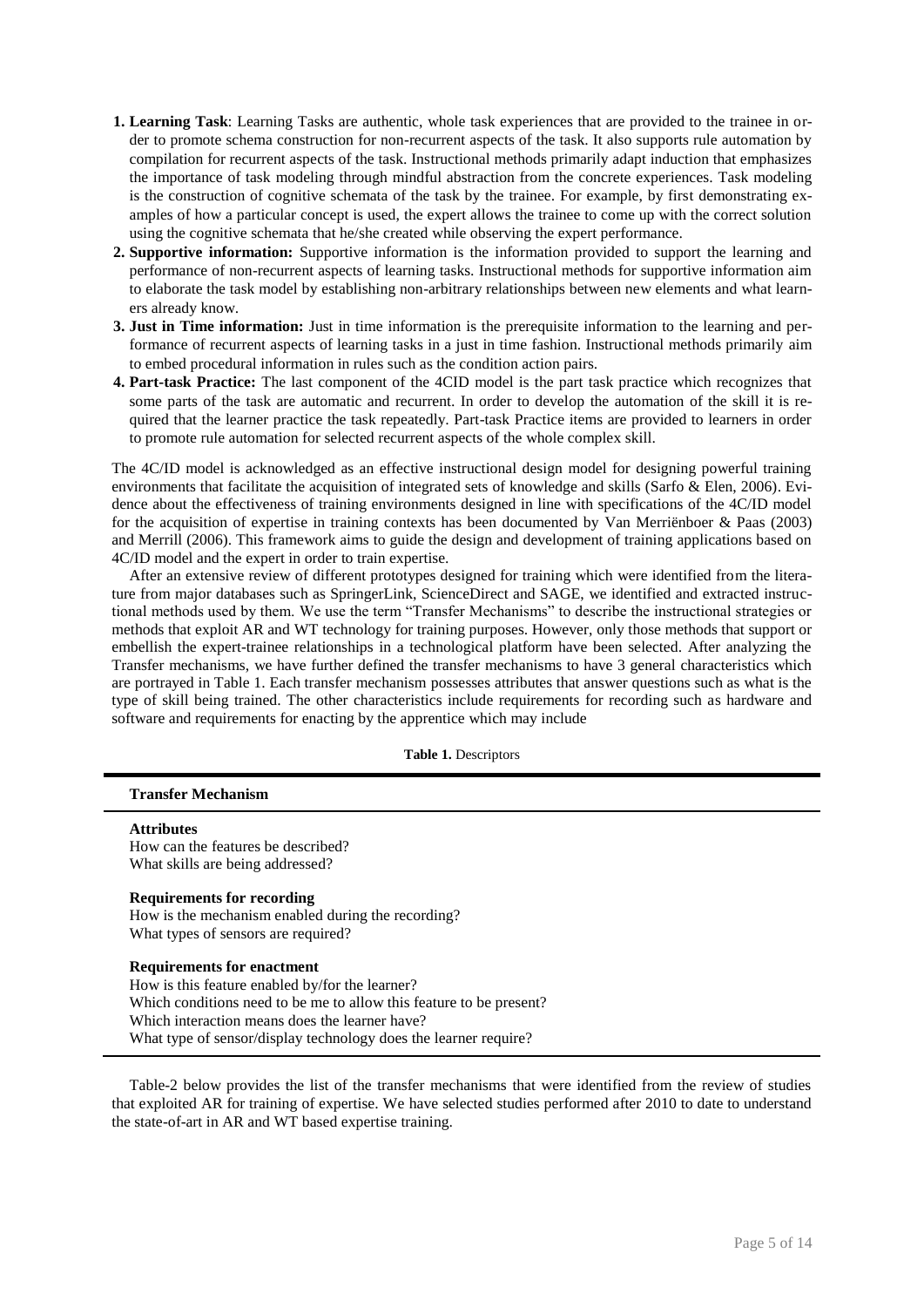| <b>Transfer Mech-</b><br>anism  | <b>Attribute</b>                                                                                                                    | <b>Requirements for recording</b>                                                                        | <b>Requirements for enacting</b>                                                                                                                                                             |
|---------------------------------|-------------------------------------------------------------------------------------------------------------------------------------|----------------------------------------------------------------------------------------------------------|----------------------------------------------------------------------------------------------------------------------------------------------------------------------------------------------|
| Augmented paths                 | • Augmenting virtual information atop the<br>physical world in a way which allows the<br>trainee to guide his motion with precision | • Tracking of expert's hand motion<br>• Motion sensors<br>• Depth camera                                 | Visualizing guidance paths using AR<br>$\bullet$<br>Provide haptic or visual feedback<br>$\bullet$<br>Comparison to expert data by capturing apprentice<br>$\bullet$<br>movement with sensor |
| <b>Augmented Mirror</b>         | • Augmented display where the apprentice<br>can track his/her body similar to dance<br>rooms                                        | • Record and track body postures<br>• Posture sensor such as Kinect                                      | • Large display where the apprentice can see him-<br>self/herself<br>• Posture tracker to provide visual feedback                                                                            |
| Highlight Object of<br>Interest | • Highlight physical objects in the focus<br>area indicating to the trainee that the ex-<br>pert found that object of interest      | • Eye Tracker<br>• Video recording<br>• Record Gaze<br>behavior of<br>the<br>expert                      | • Eye Tracker for Formative feedback<br>• AR display to highlight the image                                                                                                                  |
| Directed focus                  | • visual aids for objects outside the visual<br>area                                                                                | • Eye Tracker and video recording<br>• Record Gaze behavior of the expert<br>• Record the procedure      | Eye Tracker for Formative feedback<br>$\bullet$<br>AR display<br>$\bullet$<br>Visual Indicator<br>$\bullet$                                                                                  |
| Point of view video             | • Stream/save video data<br>• Provides unique trainee/expert point of<br>view scope                                                 | • Head mounted camera<br>• Interaction Mechanism to initiate, stop re-<br>cording and Zoom into subject  | • Interaction and inference mechanism<br>• Zoom into video                                                                                                                                   |
| <b>Audio Instructions</b>       | • Stream/save audio<br>• Capture of peripheral sound from the<br>environment                                                        | • Think aloud protocol to record expert expla-<br>nations<br>• Microphones<br>• Reduce unnecessary noise | Audio headphones<br>Interaction and inference mechanism<br>$\bullet$<br>Amplify the sound<br>$\bullet$                                                                                       |
| Cues & clues                    | • Cues and clues are pivots that trigger<br>solution search                                                                         | • Take a picture save video $&$ audio or text<br>• Use a physical object in real world as anchor         | • Display on demand<br>• Inference mechanism                                                                                                                                                 |

**Table 2.** List of Transfer Mechanisms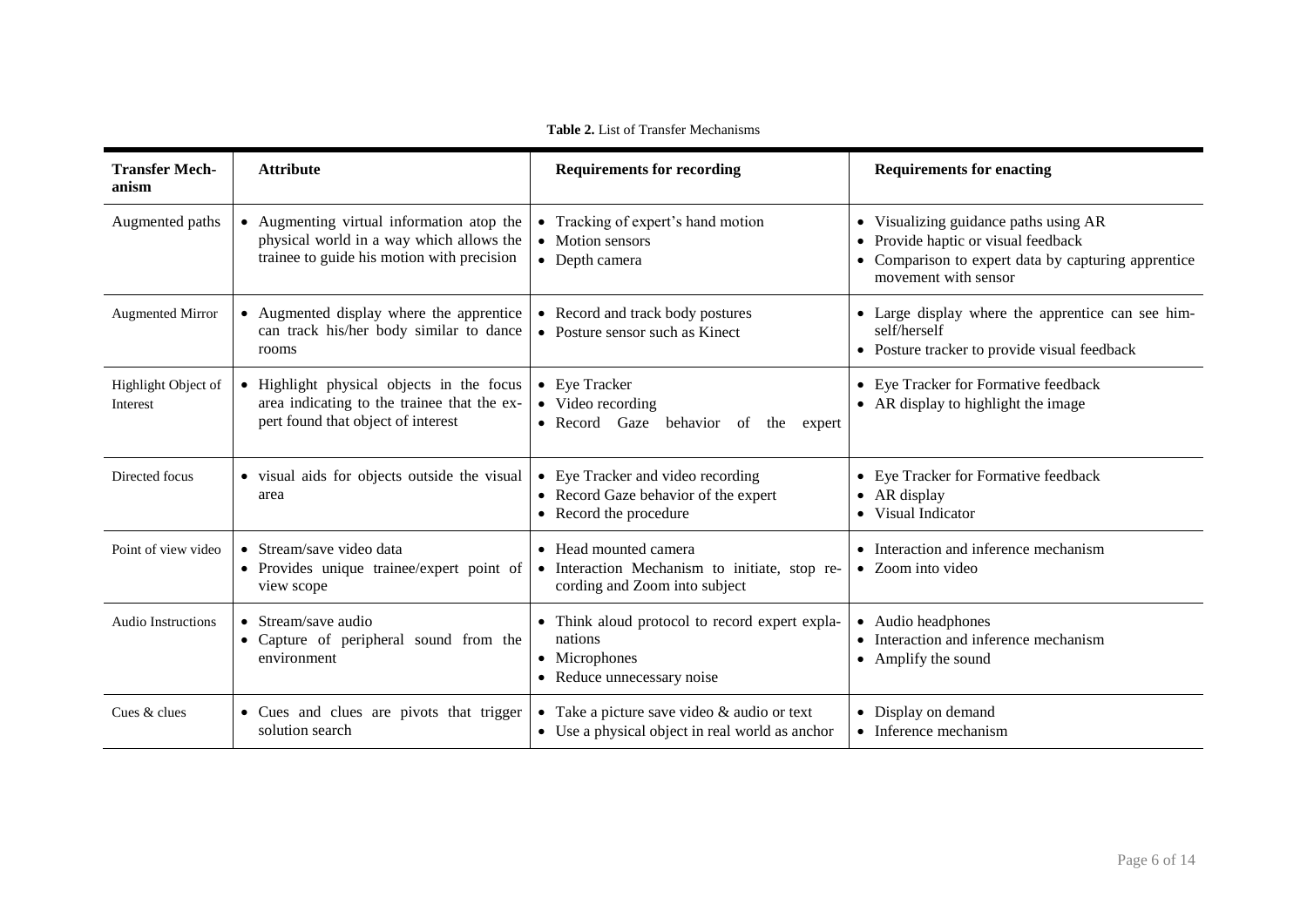| Annotations                           | • Allow a physical object to be tagged with<br>virtual information             | • Methods to tag media into physical object.<br>• Manual annotation or done by expert on the<br>fly               | • AR display mechanism to read the annotations<br>• Mechanism for unobtrusive relay of information |
|---------------------------------------|--------------------------------------------------------------------------------|-------------------------------------------------------------------------------------------------------------------|----------------------------------------------------------------------------------------------------|
| <b>Object Enrichment</b>              | • Provide information about the physical<br>artifact                           | • Use a physical object in real world as anchor<br>• Tags or infrared light emitters and camera                   | • Object recognition<br>• Control over information displayed<br>• Camera with image recognizer     |
| Contextual infor-<br>mation           | • Provide information about the process<br>that is frequently changing         | • Knowledge of procedure information that<br>depends on the context and required for the<br>task                  | • Method to know when and where to provide the<br>information                                      |
| 3D models and<br>animation            | • Assist in Spatial ability<br>• Complex mental simulation of a phenom-<br>ena | • Modeling 3d object<br>Creating 3d animation<br>• Defining Interaction Mechanism                                 | AR display<br>$\bullet$<br>Interaction mechanism such as gestures                                  |
| <b>Interactive Virtual</b><br>Objects | • Manipulate to practice on virtually objects<br>with physical interactions    | • Realistic 3d objects<br>• Sensors for motion recording                                                          | • Haptic and visual feedback<br>• Detecting collision between physical and virtual<br>entity       |
| Haptic feedback                       | • Force feedback relating to the perception<br>and manipulation of objects     | Fine motor tracking<br>• Defining of criteria for errorless operation<br>• Inertial sensors                       | Tracking the trainee motion with inertial sensor<br>• Motors for providing haptic feedback         |
| Xray vision                           | • Visualizing the internal process or mech-<br>anism not visible to the eye.   | • Simulation of the Phenomena<br>• Interaction Mechanism                                                          | • Visualization of the phenomena<br>Interaction mechanisms<br>• Object recognition                 |
| Feedback                              | • Provide summative and formative feed-<br>back                                | • Mechanism to infer mistakes in process based<br>on expert data<br>• Mechanism to assess the overall performance | Measure of performance<br>• Mechanism to evaluate the overall performance                          |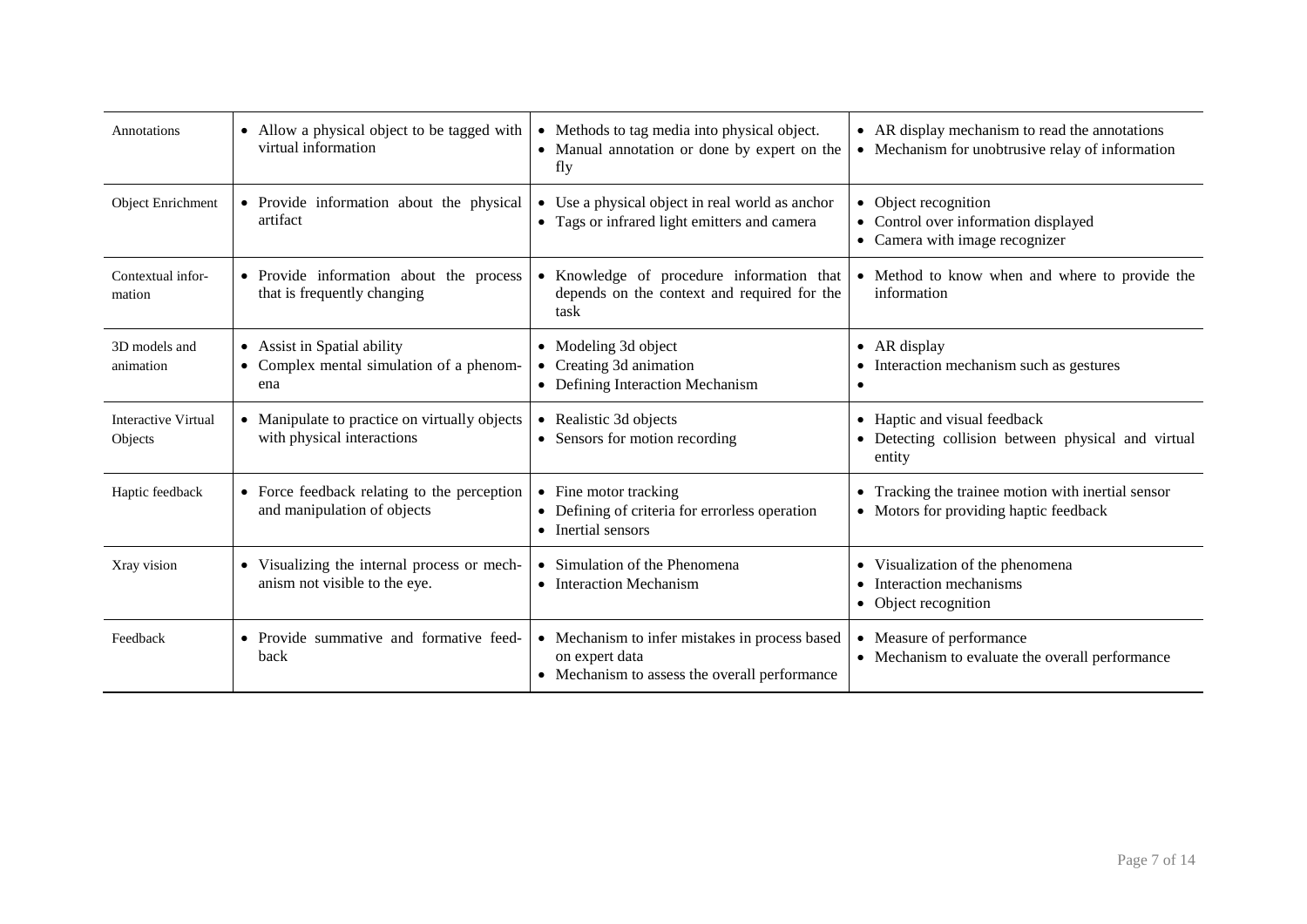With an aim to support the design and development of the AR and WT based platforms to integrate the 4C/ID model for training, the framework classifies the Transfer Mechanism according to the 4 components of the 4C/ID model. The first component Learning task encapsulates the notion of task modeling along with other attributes such as task scaffolding. Task modeling entails methods for scheme construction by the trainee about the task being performed. Table 3 maps the transfer mechanism that support learning task against the performance attributes they aim to train.

| <b>Learning Task</b>              |                        |                           |                         | <b>Performance attributes</b> | Literature                                                                                                                                                                                                                                                                                                                                                                                                                                                                                                                                                                                                                                                                                            |
|-----------------------------------|------------------------|---------------------------|-------------------------|-------------------------------|-------------------------------------------------------------------------------------------------------------------------------------------------------------------------------------------------------------------------------------------------------------------------------------------------------------------------------------------------------------------------------------------------------------------------------------------------------------------------------------------------------------------------------------------------------------------------------------------------------------------------------------------------------------------------------------------------------|
| <b>Transfer</b><br>mechanism      | Fine mo-<br>tor Skills | Cognitive<br>motor skills | Collaborative<br>skills | Perceptual<br>motor Skills    | 1. Juanes, Gómez, Peguero, &                                                                                                                                                                                                                                                                                                                                                                                                                                                                                                                                                                                                                                                                          |
| Augmented<br>path                 | 1,2,12,18              |                           |                         |                               | Ruisoto (2015)<br>2. Hahn, Ludwig, & Wolff<br>(2015)                                                                                                                                                                                                                                                                                                                                                                                                                                                                                                                                                                                                                                                  |
| Augmented<br>Mirror               | 14                     | 3,25                      |                         |                               | 3. Meleiro, Rodrigues, Jacob,<br>& Marques (2014)                                                                                                                                                                                                                                                                                                                                                                                                                                                                                                                                                                                                                                                     |
| Interactive Vir-<br>tual Objects  | 15                     | 4,16                      | 5,13,17                 |                               | 4. Ke, Lee, & Xu (2016)<br>5. Lok et al. (2014)                                                                                                                                                                                                                                                                                                                                                                                                                                                                                                                                                                                                                                                       |
| Highlight Ob-<br>ject of Interest |                        | 2,22                      |                         | 6                             | 6. Roads et. al 2016<br>7. Jarodzka, Van Gog, Dorr,                                                                                                                                                                                                                                                                                                                                                                                                                                                                                                                                                                                                                                                   |
| Directed focus                    |                        | 7,33                      |                         | $\,8\,$                       | Scheiter, & Gerjets (2013)                                                                                                                                                                                                                                                                                                                                                                                                                                                                                                                                                                                                                                                                            |
| Point of view<br>Videos           | 20                     | 10,11                     | 17,20                   | 9                             | 8. Henderson & Feiner (2011)<br>9. Milazzo,<br>Farrow,<br>&<br>Fournier (2016)<br>10. Djajadiningrat, (2016)<br>11. Gallegos-Nieto,<br>Medellín-<br>Castillo, González-Badillo,<br>Lim, & Ritchie $(2017)$<br>12. Haug et al. (2014)<br>13. Nilsson,<br>Johansson,<br>Jönsson, Orn Johansson, &<br>Onsson (2011)<br>14. Chia & Saakes (2014)<br>Kim,<br>Woo,<br>15. Jang,<br>$\&$<br>Wakefield (2014)<br>16. Radu, Doherty, DiQuollo,<br>McCarthy, & Tiu (2015)<br>17. Datcu, Cidota, Lukosch,<br>Oliveira, & Wolff (2014)<br>18. Rozenblit et al., (2010)<br>19. Chang, Kang, Chang, & Liu<br>(2015)<br>20. Chinthammit et al. (2014)<br>21. Bordegoni et al. (2014)<br>22. Sand, Büttner, Paelke, & |

**Table 3.** Transfer Mechanisms that support Learning task component

Table 4 depicts all the transfer mechanisms that have been identified in order to provide supportive information. Supportive information deal with non-recurrent aspect of the task. Supportive information can be declarative information that can be found in books and other resources. Supportive information can be on demand depending on the context or information required for the whole subtask.

**Table 4.** Transfer Mechanisms that support Supportive information component

|--|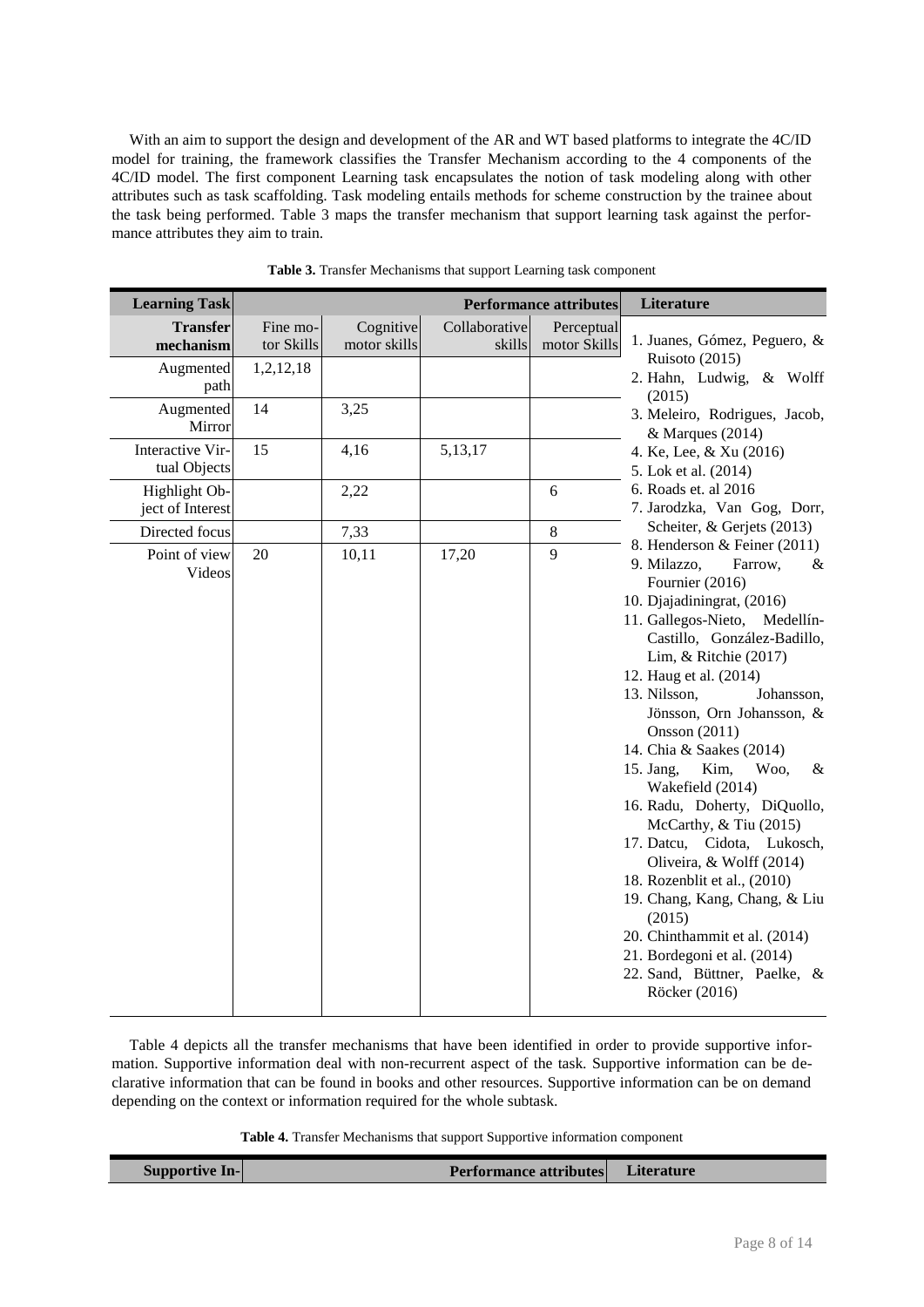| formation                      |                            |                           |                           |         |                                                                                                                                                                                                                                                                                                                                       |
|--------------------------------|----------------------------|---------------------------|---------------------------|---------|---------------------------------------------------------------------------------------------------------------------------------------------------------------------------------------------------------------------------------------------------------------------------------------------------------------------------------------|
| <b>Transfer mech-</b><br>anism | Perceptual<br>motor skills | Cognitive<br>motor skills | Collabora-<br>tive skills | Spatial | Skills <sup>23</sup> . Martín-Gutiérrez,<br>Saorín,                                                                                                                                                                                                                                                                                   |
| Object Enrich-<br>ments        | 30                         |                           |                           | 22      | Contero, & Alcañiz (2010)<br>24. Freschi, Parrini,<br>Dinelli,                                                                                                                                                                                                                                                                        |
| 3D models and an-<br>imation   |                            | 1,25                      | 26                        | 16,28   | Ferrari, & Ferrari (2015)<br>25. Kwon, Lee, Jeong, & Kim                                                                                                                                                                                                                                                                              |
| Xray vision                    | 24                         | 23, 27, 29                |                           | 23      | (2014)<br>26. Manuri,<br>Sanna,<br>Lamberti,                                                                                                                                                                                                                                                                                          |
| Setting Cues and<br>Clues      | 30                         | 32,19                     |                           |         | Paravati, & Pezzolla (2014)<br>27. Wang & Dunston (2011)<br>28. Buń, Górski, Wichniarek,<br>Kuczko, & Zawadzki, (2015)<br>29. De Ravé, Jiménez-Hornero,<br>Ariza-Villaverde, & Taguas-<br>Ruiz (2016)<br>30. Condino et al. (2016)<br>31. Allain et al. (2015)<br>32. See (2016)<br>33. Sabine et al. (2011)<br>34. Sanfilippo (2017) |

The following table 5 maps the transfer mechanisms that support the Just-in-time component. This component deals with procedural information required to perform the recurrent task which must be provided in a just in time fashion. The information can be presented as a step by step instructions or a feedback. It requires the condition action pairs to be identified, that drives the routine behaviors and the prerequisite knowledge involved in the step.

| Just-in-time<br><b>Information</b> | <b>Performance attributes</b> |                           |                         |          | Literature                                                                                                                                                                                                                                                                                                                                                                                                                             |
|------------------------------------|-------------------------------|---------------------------|-------------------------|----------|----------------------------------------------------------------------------------------------------------------------------------------------------------------------------------------------------------------------------------------------------------------------------------------------------------------------------------------------------------------------------------------------------------------------------------------|
| <b>Transfer</b><br>mechanism       | Perceptual<br>motor skills    | Cognitive<br>motor skills | Collaborative<br>skills | Fine mo- | tor skills 35. Yarnall et al. (2014)                                                                                                                                                                                                                                                                                                                                                                                                   |
| Annotation                         |                               |                           | 17,35                   |          | 36. Poelman, Akman, Lukosch,<br>& Jonker (2012)                                                                                                                                                                                                                                                                                                                                                                                        |
| Contextual in-<br>formation        | 24                            | 34, 10, 47                | 13,36                   |          | 37. Sano, Sato, Shiraishi, &<br>Otsuki (2016)                                                                                                                                                                                                                                                                                                                                                                                          |
| Haptic feedback                    | 43,46,29                      | 18,36,38                  |                         | 37       | 38. Matassa & Morreale, (2016)                                                                                                                                                                                                                                                                                                                                                                                                         |
| Feedback                           | 37                            | 39,40                     |                         | 34,41    | 39. Lahanas, Loukas, Smailis,                                                                                                                                                                                                                                                                                                                                                                                                          |
| Audio instruc-<br>tions            | 33                            |                           |                         |          | & Georgiou (2015)<br>Heusler,<br>40. Funk,<br>Akcay,<br>Weiland, & Schmidt (2016)<br>41. Chang et al. (2015)<br>42. Zao et al. (2016)<br>43. Perlini, Salinaro, Santalucia,<br>& Musca (2014)<br>44. Wei, Yan, Bie, Wang, &<br>Sun (2014)<br>45. Sousa, Alves, & Rodrigues<br>(2016)<br>46. Stunt, Kerkhoffs, Horeman,<br>Van Dijk, & Tuijthof (2016)<br>47. Asadipour, Debattista, &<br>Chalmers (2016)<br>48. Zhu, Ong, & Nee (2014) |

**Table 5.** Transfer Mechanisms that support Just-in-time information component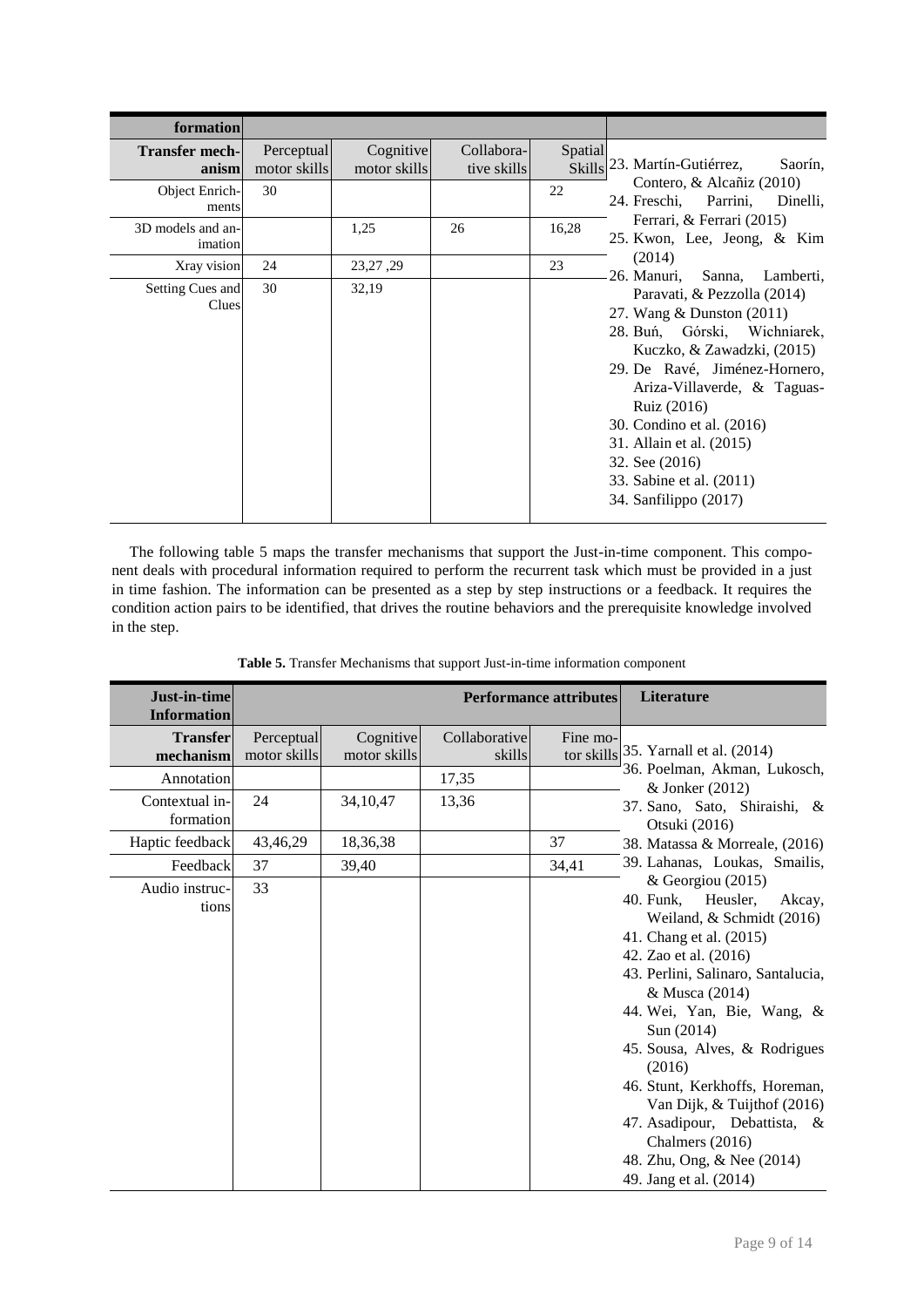|  |  | 50. Chia & Saakes (2014)<br>51. Meleiro et al. (2014)<br>52. Liu, Mei, Zhang, Lu, & |
|--|--|-------------------------------------------------------------------------------------|
|  |  | Huang $(2016)$                                                                      |

The last component of the 4CID model is the part task practice which recognizes that some parts of the task are automatic and recurrent. In order to develop the automation of the skill it is required that the learner practice the task repeatedly. As such there is no transfer mechanism identified that supports this component, which may be for a simple fact that it's straight forward.

### **5 Conclusion**

The presented reference framework for training expertise with AR and WT delivers methodologies that enable efficient and effective training of industrial skills. The reference framework combines the state-of-art transfer mechanism identified in the literature with the 4C/ID model for supporting the design and development of training applications. By classify transfer mechanisms the framework supports the instructional designers to design effective expertise training applications using AR and WT. The framework may have non-significant limitations such as, zero recorded transfer mechanism to support automation. It also helps in identifying gaps in the literature, for example, on certain transfer mechanisms there are several or no studies. It may be argued for the fact that it is a simple matter of practice; however various factors such as motivation have to be accounted. Thus, the framework is also a great starting point to explore how the boundaries of expertise development can be further pushed back.

The framework is an ongoing task and new transfer mechanisms will be documented as work progresses. However, as the framework stands now, it is sufficient to inform any training application designers with the technological and pedagogic overview he/she may need in order to design and develop an effective training platform. The framework is the conceptual support for the WEKIT project design and development. Further task involving the framework includes documentation of guidance and recommendations to hand-pick the transfer mechanism that cater the instructional designer needs. The framework needs to be evaluated in terms of what makes out an optimal set of transfer mechanisms. Therefore, we believe the framework is a significant step in merging the best of the AR and WT with Technology enhanced learning approaches.

### **References**

- Allain, K., Dado, B., Gelderen, M. Van, Hokke, O., Oliveira, M., Bidarra, R., … Kybartas, B. (2015). An audio game for training navigation skills of blind children. *2015 IEEE 2nd VR Workshop on Sonic Interactions for Virtual Environments, SIVE 2015 - Proceedings*, (March), 49–52. https://doi.org/10.1109/SIVE.2015.7361292
- Asadipour, A., Debattista, K., & Chalmers, A. (2016). Visuohaptic augmented feedback for enhancing motor skills acquisition. *Visual Computer*, 1–11. https://doi.org/10.1007/s00371-016-1275-3
- Bacca, J., Fabregat, R., Baldiris, S., Graf, S., Kinshuk, Fabregat, R., & Graf, S. (2014). Augmented reality trends in education: A systematic review of research and applications. *Educational Technology & Society*, *17*(4), 133–149.
- Bjork, S., & Holopainen, J. (2004). *Patterns in Game Design (Game Development Series)*. *Game Development Series* (1st ed., Vol. 54). Charles River Media. https://doi.org/10.1.1.10.4097
- Bordegoni, M., Ferrise, F., Carrabba, E., Donato, M. Di, Fiorentino, M., & Uva, A. E. (2014). An application based on Augmented Reality and mobile technology to support remote maintenance. https://doi.org/10.2312/eurovr.20141351
- Bower, M., & Sturman, D. (2015). What are the educational affordances of wearable technologies? *Computers and Education*, *88*, 343–353. https://doi.org/10.1016/j.compedu.2015.07.013
- Buń, P., Górski, F., Wichniarek, R., Kuczko, W., & Zawadzki, P. (2015). Immersive Educational Simulation of Medical Ultrasound Examination. *Procedia Computer Science*, *75*(Vare), 186–194. https://doi.org/10.1016/j.procs.2015.12.237
- Caudell, T. P., & Mizell, D. W. (1992). Augmented reality: an application of heads-up display technology to manual manufacturing processes. In *Proceedings of the Twenty-Fifth Hawaii International Conference on System Sciences* (Vol. ii, pp. 659–669 vol.2). IEEE. https://doi.org/10.1109/HICSS.1992.183317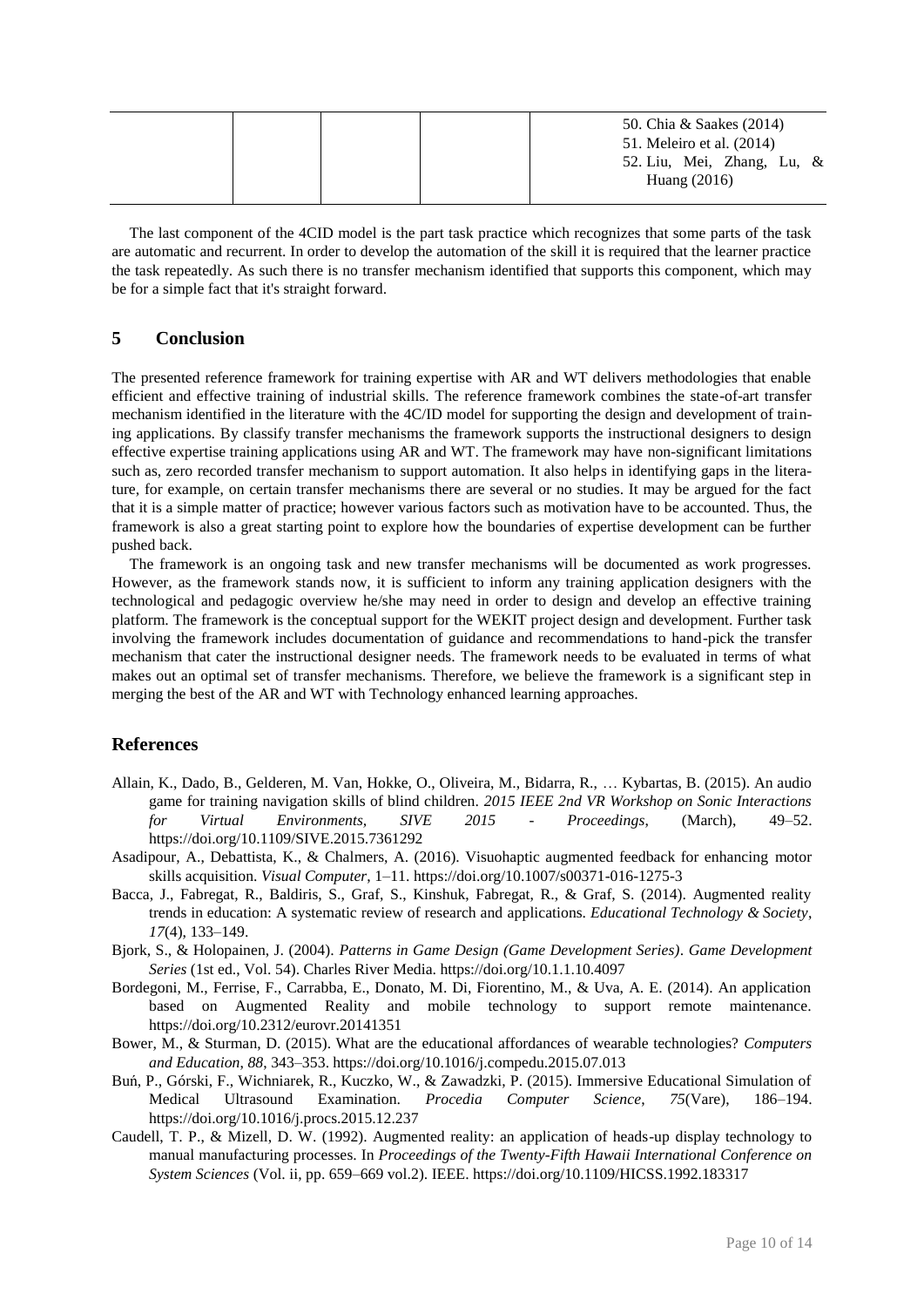- Chang, Y.-J., Kang, Y.-S., Chang, Y.-S., & Liu, H.-H. (2015). ARCoach 2.0: Optimizing a Vocational Prompting System Based on Augmented Reality for People with Cognitive Impairments. *Proceedings of*  the 17th International ACM SIGACCESS Conference on Computers & Accessibility, 313-314. https://doi.org/10.1145/2700648.2811354
- Chia, F.-Y., & Saakes, D. (2014). Interactive Training Chopsticks to Improve Fine Motor Skills, 57:1-57:4. https://doi.org/10.1145/2663806.2663816
- Chinthammit, W., Merritt, T., Pedersen, S., Williams, A., Visentin, D., Rowe, R., & Furness, T. (2014). Ghostman: Augmented reality application for Telerehabilitation and remote instruction of a novel motor skill. *BioMed Research International*, *2014*, 1–7. https://doi.org/10.1155/2014/646347
- Collins, A. (1991). Cognitive apprenticeship and instructional technology. *Educational Values and Cognitive Instruction: …*, 121–138. Retrieved from https://eric.ed.gov/?id=ED331465
- Condino, S., Viglialoro, R. M., Fani, S., Bianchi, M., Morelli, L., Ferrari, M., … Ferrari, V. (2016). Tactile Augmented Reality for Arteries Palpation in Open Surgery Training (pp. 186–197). Springer, Cham. https://doi.org/10.1007/978-3-319-43775-0\_17
- Datcu, D., Cidota, M., Lukosch, S., Oliveira, D. M., & Wolff, M. (2014). Virtual co-location to support remote assistance for inflight maintenance in ground training for space missions. *15th International Conference on Computer Systems and Technologies, CompSysTech 2014*, *883*, 134–141. https://doi.org/10.1145/2659532.2659647
- de Ravé, E. G., Jiménez-Hornero, F. J., Ariza-Villaverde, A. B., & Taguas-Ruiz, J. (2016). DiedricAR: a mobile augmented reality system designed for the ubiquitous descriptive geometry learning. *Multimedia Tools and Applications*, *75*(16), 9641–9663. https://doi.org/10.1007/s11042-016-3384-4
- Djajadiningrat, T. (2016). Virtual Trainer : A Low Cost AR Simulation of a Sudden Cardiac Arrest Emergency, 607–618. https://doi.org/10.1145/2901790.2901914
- Ericsson, K. A. (2006). The Cambridge handbook of expertise and expert performance (Chapter). In *The Cambridge Handbook of Expertise and Expert Performance* (pp. 523–538). Cambridge University Press. Retrieved from http://bura.brunel.ac.uk/handle/2438/1475
- Ericsson, K. A. (Karl A., & Smith, J. (1991). *Toward a general theory of expertise : prospects and limits*. Cambridge University Press.
- Ericsson, K. A., Krampe, R. R. T., Tesch-Romer, C., Ashworth, C., Carey, G., Grassia, J., … Tesch-Römer, C. (1993). The Role of Deliberate Practice in the Acquisition of Expert Performance. *Psychological Review*, *100*(3), 363–406. https://doi.org/10.1037/0033-295X.100.3.363
- Feldon, D. F. (2007). The Implications of Research on Expertise for Curriculum and Pedagogy. *Educational Psychology Review*, *19*(2), 91–110. https://doi.org/10.1007/s10648-006-9009-0
- Fominykh, M., Wild, F., & Alvarez, V. (2015). An Overview of Capturing Live Experience with Virtual and Augmented Reality, 298–305. https://doi.org/10.3233/978-1-61499-530-2-298
- Freschi, C., Parrini, S., Dinelli, N., Ferrari, M., & Ferrari, V. (2015). Hybrid simulation using mixed reality for interventional ultrasound imaging training. *International Journal of Computer Assisted Radiology and Surgery*, *10*(7), 1109–1115. https://doi.org/10.1007/s11548-014-1113-x
- Friedrich, W. (2002). ARVIKA-augmented reality for development, production and service. In *Proceedings - International Symposium on Mixed and Augmented Reality, ISMAR 2002* (pp. 3–4). IEEE Comput. Soc. https://doi.org/10.1109/ISMAR.2002.1115059
- Funk, M., Heusler, J., Akcay, E., Weiland, K., & Schmidt, A. (2016). Haptic, Auditory, or Visual? Towards Optimal Error Feedback at Manual Assembly Workplaces. *Proceedings of the 9th ACM International Conference on PErvasive Technologies Related to Assistive Environments. ACM,* https://doi.org/10.1145/2910674.2910683
- Gallegos-Nieto, E., Medellín-Castillo, H. I., González-Badillo, G., Lim, T., & Ritchie, J. (2017). The analysis and evaluation of the influence of haptic-enabled virtual assembly training on real assembly performance. *International Journal of Advanced Manufacturing Technology*, *89*(1–4), 581–598. https://doi.org/10.1007/s00170-016-9120-4
- Hahn, J., Ludwig, B., & Wolff, C. (2015). Augmented Reality-based Training of the PCB Assembly Process. *Proceedings of the 14th International Conference on Mobile and Ubiquitous Multimedia*, (Mum), 395– 399. https://doi.org/10.1145/2836041.2841215
- Haug, T., Rozenblit, J. W., & Buchenrieder, K. (2014). Movement analysis in laparoscopic surgery training. The Society for Modeling and Simulation International. Retrieved from https://arizona.pure.elsevier.com/en/publications/movement-analysis-in-laparoscopic-surgery-training
- Henderson, S., & Feiner, S. (2011). Exploring the benefits of augmented reality documentation for maintenance and repair. *IEEE Transactions on Visualization and Computer Graphics*, *17*(10), 1355–1368. https://doi.org/10.1109/TVCG.2010.245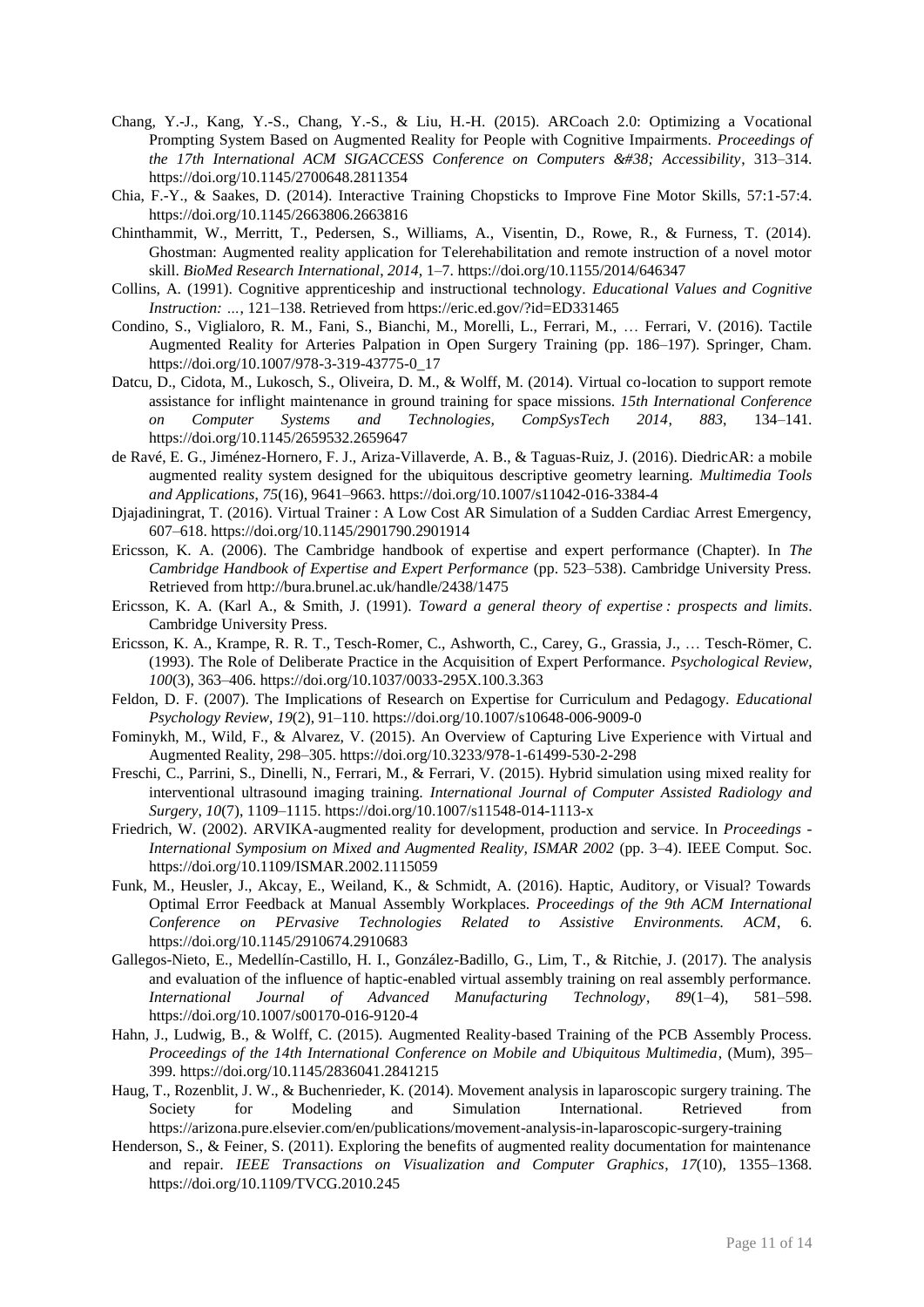- Hinds, P. (1999). The curse of expertise: The effects of expertise and debiasing methods on prediction of novice performance. *Journal of Experimental Psychology: Applied*, *5*(2), 205–221. https://doi.org/10.1037/1076- 898X.5.2.205
- Hinds, P., Patterson, M., & Pfeffer, J. (2001). Bothered by abstraction: the effect of expertise on knowledge transfer and subsequent novice performance. *The Journal of Applied Psychology*, *86*(6), 1232–43. Retrieved from http://www.ncbi.nlm.nih.gov/pubmed/11768064
- Hoffman, R. R. (2014). *The Psychology of Expertise : Cognitive Research and Empirical Ai.* Taylor and Francis.
- Jang, S. A., Kim, H. Il, Woo, W., & Wakefield, G. (2014). AiRSculpt: A wearable augmented reality 3D sculpting system. *Lecture Notes in Computer Science (Including Subseries Lecture Notes in Artificial Intelligence and Lecture Notes in Bioinformatics)*, *8530 LNCS*, 130–141. https://doi.org/10.1007/978-3- 319-07788-8\_13
- Jarodzka, H., Van Gog, T., Dorr, M., Scheiter, K., & Gerjets, P. (2013). Learning to see: Guiding students' attention via a Model's eye movements fosters learning. *Learning and Instruction*, *25*, 62–70. https://doi.org/10.1016/j.learninstruc.2012.11.004
- Juanes, J. A., Gómez, J. J., Peguero, P. D., & Ruisoto, P. (2015). Practical Applications of Movement Control Technology in the Acquisition of Clinical Skills, 13–17.
- Ke, F., Lee, S., & Xu, X. (2016). Teaching training in a mixed-reality integrated learning environment. *Computers in Human Behavior*, *62*, 212–220. https://doi.org/10.1016/j.chb.2016.03.094
- Kim, S., Aleven, V., & Dey, A. K. (2014). Understanding expert-novice differences in geometry problemsolving tasks. *Proceedings of the Extended Abstracts of the 32nd Annual ACM Conference on Human Factors in Computing Systems - CHI EA '14*, 1867–1872. https://doi.org/10.1145/2559206.2581248
- Kowalewski, K.-F., Hendrie, J. D., Schmidt, M. W., Garrow, C. R., Bruckner, T., Proctor, T., … Nickel, F. (2016). Development and validation of a sensor- and expert model-based training system for laparoscopic surgery: the iSurgeon. *Surgical Endoscopy*, 1–11. https://doi.org/10.1007/s00464-016-5213-2
- Kwon, Y., Lee, S., Jeong, J., & Kim, W. (2014). HeartiSense: A Novel Approach to Enable Effective Basic Life Support Training Without an Instructor. *32nd Annual ACM Conference on Human Factors in Computing Systems, CHI 2014*, 431–434. https://doi.org/10.1145/2559206.2574801
- Lahanas, V., Loukas, C., Smailis, N., & Georgiou, E. (2015). A novel augmented reality simulator for skills assessment in minimal invasive surgery. *Surgical Endoscopy*, *29*(8), 2224–2234. https://doi.org/10.1007/s00464-014-3930-y
- Liu, J., Mei, J., Zhang, X., Lu, X., & Huang, J. (2016). Augmented reality-based training system for hand rehabilitation. *Multimedia Tools and Applications*, 1–21. https://doi.org/10.1007/s11042-016-4067-x
- Lok, B., Chuah, J. H., Robb, A., Cordar, A., Lampotang, S., Wendling, A., & White, C. (2014). Mixed-Reality Humans for Team Training. *IEEE Computer Graphics and Applications*, *34*(3), 72–75. https://doi.org/10.1109/MCG.2014.57
- Manuri, F., Sanna, A., Lamberti, F., Paravati, G., & Pezzolla, P. (2014). A workflow analysis for implementing ar-based maintenance procedures. In *Lecture Notes in Computer Science (including subseries Lecture Notes in Artificial Intelligence and Lecture Notes in Bioinformatics)* (Vol. 8853, pp. 185–200). Springer, Cham. https://doi.org/10.1007/978-3-319-13969-2\_15
- Martín-Gutiérrez, J., Saorín, J. L., Contero, M., & Alcañiz, M. (2010). AR-Dehaes: An educational toolkit based on augmented reality technology for learning engineering graphics. In *Proceedings - 10th IEEE International Conference on Advanced Learning Technologies, ICALT 2010* (pp. 133–137). IEEE. https://doi.org/10.1109/ICALT.2010.45
- Matassa, A., & Morreale, F. (2016). Supporting Singers with Tangible and Visual Feedback. *Proceedings of the International Working Conference on Advanced Visual Interfaces - AVI '16*, 328–329. https://doi.org/10.1145/2909132.2926081
- McDaniel, M. A., Schmidt, F. L., & Hunter, J. E. (1988). Job experience correlates of job performance. *Journal of Applied Psychology*, *73*(2), 327–330. https://doi.org/10.1037/0021-9010.73.2.327
- Meleiro, P., Rodrigues, R., Jacob, J., & Marques, T. (2014). Natural User Interfaces in the Motor Development of Disabled Children. *Procedia Technology*, *13*, 66–75. https://doi.org/10.1016/j.protcy.2014.02.010
- Melo, M., & Miranda, G. (2014). Applying the 4C-ID Model to the Design of a Digital Educational Resource for Teaching Electric Circuits: Effects on Student Achievement. *… Workshop on Interaction Design in Educational …*, *10*(3), 207–221. https://doi.org/10.1007/s10984-007-9031-2
- Merriënboer, J. J. G., Clark, R. E., & Croock, M. B. M. (2002). Blueprints for complex learning: The 4C/IDmodel. *Educational Technology Research and Development*, *50*(2), 39–64. https://doi.org/10.1007/BF02504993
- Merriënboer, J. J. G. van, & Paas, F. (2003). Powerful learning and the many faces of instructional design: Toward a framework for the design of powerful learning environments. In *Powerful learning*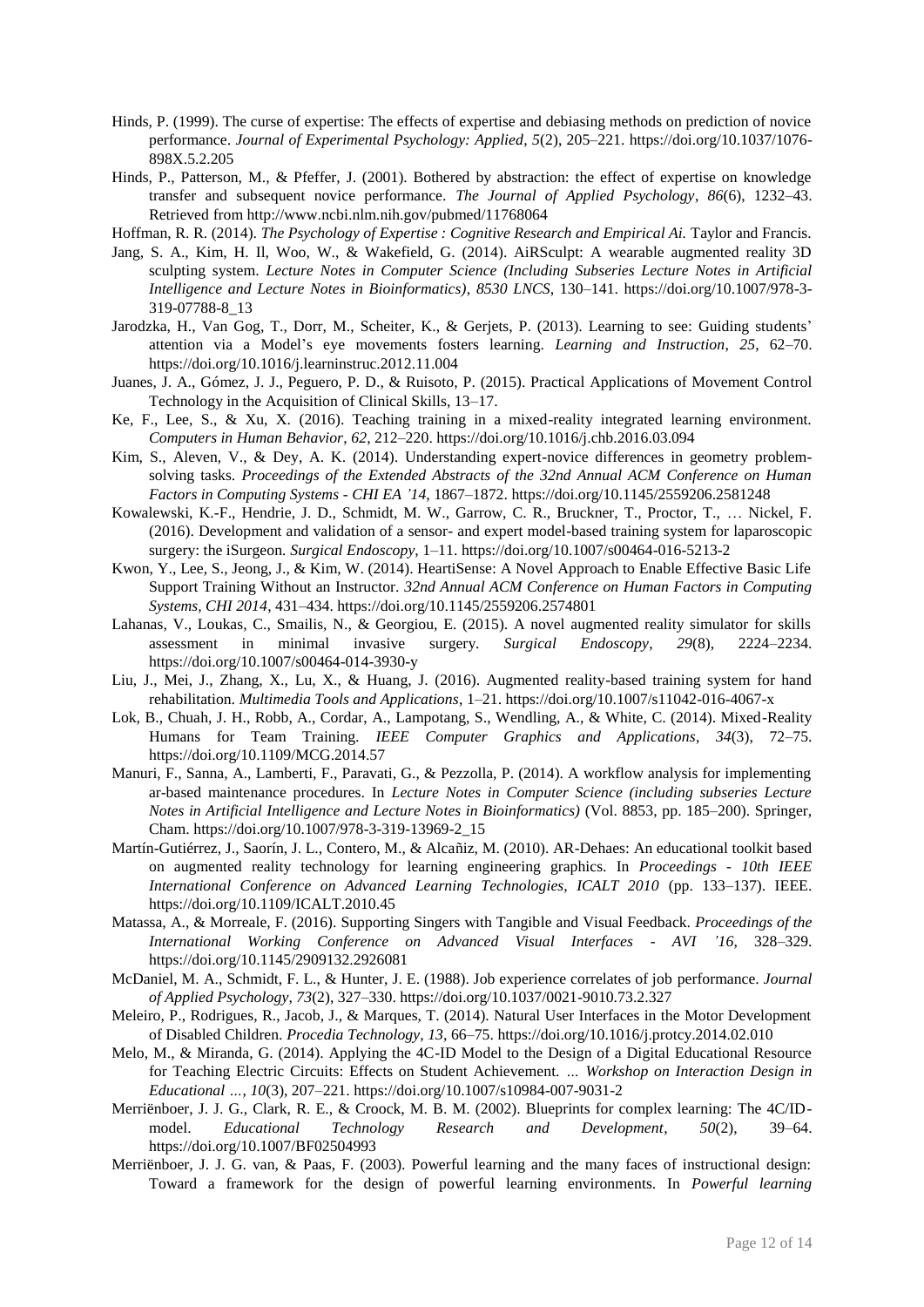*environments: Unravelling basic components and dimensions.* (pp. 3–20). Retrieved from https://scholar.google.nl/scholar?hl=en&q=Powerful+learning+and+the+many+faces+of+instructional+de sign%3A+Towards+a+framework+for+the+design+of+powerful+learning+environments&btnG=&as\_sdt  $=1\%2C5\&$ as sdtp=

- Merrill, M. D. (2006). Hypothesized performance on complex tasks as a function of scaled instructional strategies. *Handling Complexity in Learning Environment: Theory and Research.*, (October 2005), 265– 281. Retrieved from http://mdavidmerrill.com/Papers/Scaled\_Instructional\_Strategies.pdf
- Milazzo, N., Farrow, D., & Fournier, J. F. (2016). Effect of Implicit Perceptual-Motor Training on Decision-Making Skills and Underpinning Gaze Behavior in Combat Athletes. *Perceptual and Motor Skills*, 1–24. https://doi.org/10.1177/0031512516656816
- Naik, V. N., Matsumoto, E. D., Houston, P. L., Hamstra, S. J., Yeung, R. Y., Mallon, J. S., & Martire, T. M. (2001). Fiberoptic orotracheal intubation on anesthetized patients: do manipulation skills learned on a simple model transfer into the operating room? *Anesthesiology*, *95*(2), 343–8. Retrieved from http://www.ncbi.nlm.nih.gov/pubmed/11506104
- Neelen, M., & Kirschner, P. (2016). Deliberate Practice: What it is and what it isn't. Retrieved February 14, 2017, from https://3starlearningexperiences.wordpress.com/2016/06/21/370/
- Nilsson, S., Johansson, B., Jönsson, A., Orn Johansson, B., & Onsson, A. (n.d.). Linköping University Post Print Using AR to support cross-organisational collaboration in dynamic tasks Using AR to support crossorganisational collaboration in dynamic tasks. Retrieved from http://urn.kb.se/resolve?urn=urn:nbn:se:liu:diva-52588
- Patterson, R. E., Pierce, B. J., Bell, H. H., & Klein, G. (2010). Implicit Learning, Tacit Knowledge, Expertise Development, and Naturalistic Decision Making. *Journal of Cognitive Engineering and Decision Making*, *4*(4), 289–303. https://doi.org/10.1177/155534341000400403
- Perlini, S., Salinaro, F., Santalucia, P., & Musca, F. (2014). Simulation-guided cardiac auscultation improves medical students' clinical skills: The Pavia pilot experience. *Internal and Emergency Medicine*, *9*(2), 165– 172. https://doi.org/10.1007/s11739-012-0811-z
- Poelman, R., Akman, O., Lukosch, S., & Jonker, P. (2012). As if Being There: Mediated Reality for Crime Scene Investigation. *Proc. ACM 2012 Conf. Comput. Support. Coop. Work - CSCW '12*, (5), 1267. https://doi.org/10.1145/2145204.2145394
- Radu, I., Doherty, E., DiQuollo, K., McCarthy, B., & Tiu, M. (2015). Cyberchase Shape Quest: Pushing Geometry Education Boundaries with Augmented Reality. *Proceedings of the 14th International Conference on Interaction Design and Children*, 430–433. https://doi.org/10.1145/2771839.2771871
- Rozenblit, J. W., Feng, C., Riojas, M., Napalkova, L., Hamilton, A. J., Hong, M., … Sargent, R. G. (2010). The Computer Assisted Surgical Trainer: Design, Models, and Implementation. *Winter Simulation Conference*, *1*(Meadows 1989), 274–277. https://doi.org/10.1145/2254556.2254608
- Sabine, W., Uli, B., Timo, E., Matteo, P., Webel, S., Bockholt, U., … Preusche, C. (2011). Augmented Reality Training for Assembly and Maintenance Skills. *BIO Web of Conferences*, *97*, 3–6. https://doi.org/10.1051/bioconf/20110100097
- Sand, O., Büttner, S., Paelke, V., & Röcker, C. (2016). smARt.Assembly Projection-Based Augmented Reality for Supporting Assembly Workers (pp. 643–652). Springer, Cham. https://doi.org/10.1007/978-3- 319-39907-2\_61
- Sanfilippo, F. (2017). A multi-sensor fusion framework for improving situational awareness in demanding maritime training. *Reliability Engineering & System Safety*, *161*(February 2016), 12–24. https://doi.org/10.1016/j.ress.2016.12.015
- Sano, Y., Sato, K., Shiraishi, R., & Otsuki, M. (2016). Sports Support System : Augmented Ball Game for Filling Gap between Player Skill Levels, 361–366.
- Sarfo, F. K., & Elen, J. (2006). Technical expertise development in secondary technical schools: Effects of ICTenhanced 4C/ID learning environments. In *Fourth IEEE International Workshop on Technology for Education in Developing Countries, TEDC 2006* (Vol. 2006, pp. 62–65). IEEE. https://doi.org/10.1109/TEDC.2006.25
- Schneider, J., Börner, D., van Rosmalen, P., & Specht, M. (2015, February 11). Augmenting the senses: a review on sensor-based learning support. *Sensors (Basel, Switzerland)*. Multidisciplinary Digital Publishing Institute. https://doi.org/10.3390/s150204097
- Schulz, R., & Curnow, C. (1988). Peak performance and age among superathletes: track and field, swimming, baseball, tennis, and golf. *Journal of Gerontology*, *43*(5), P113-20. Retrieved from http://www.ncbi.nlm.nih.gov/pubmed/3418037
- See, Z. S. (2016). Medical Learning Murmurs Simulation with Mobile Audible Augmented Reality.
- Sousa, L., Alves, R., & Rodrigues, J. M. F. (2016). Augmented reality system to assist inexperienced pool